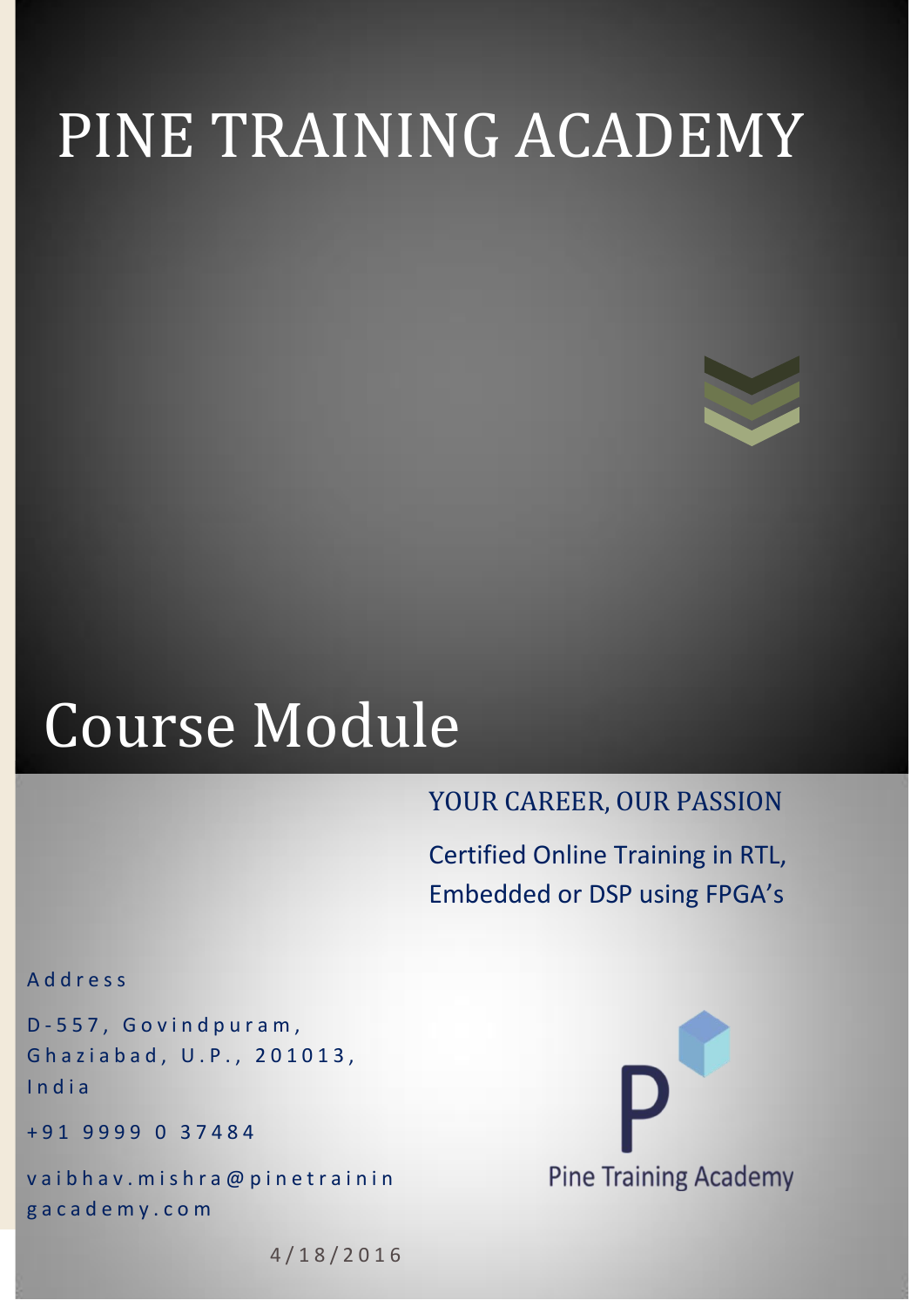#### FPGA SYSTEM Design FLOW



PINE TRAINING ACADEMY-"YOUR CAREER IS OUR PASSION".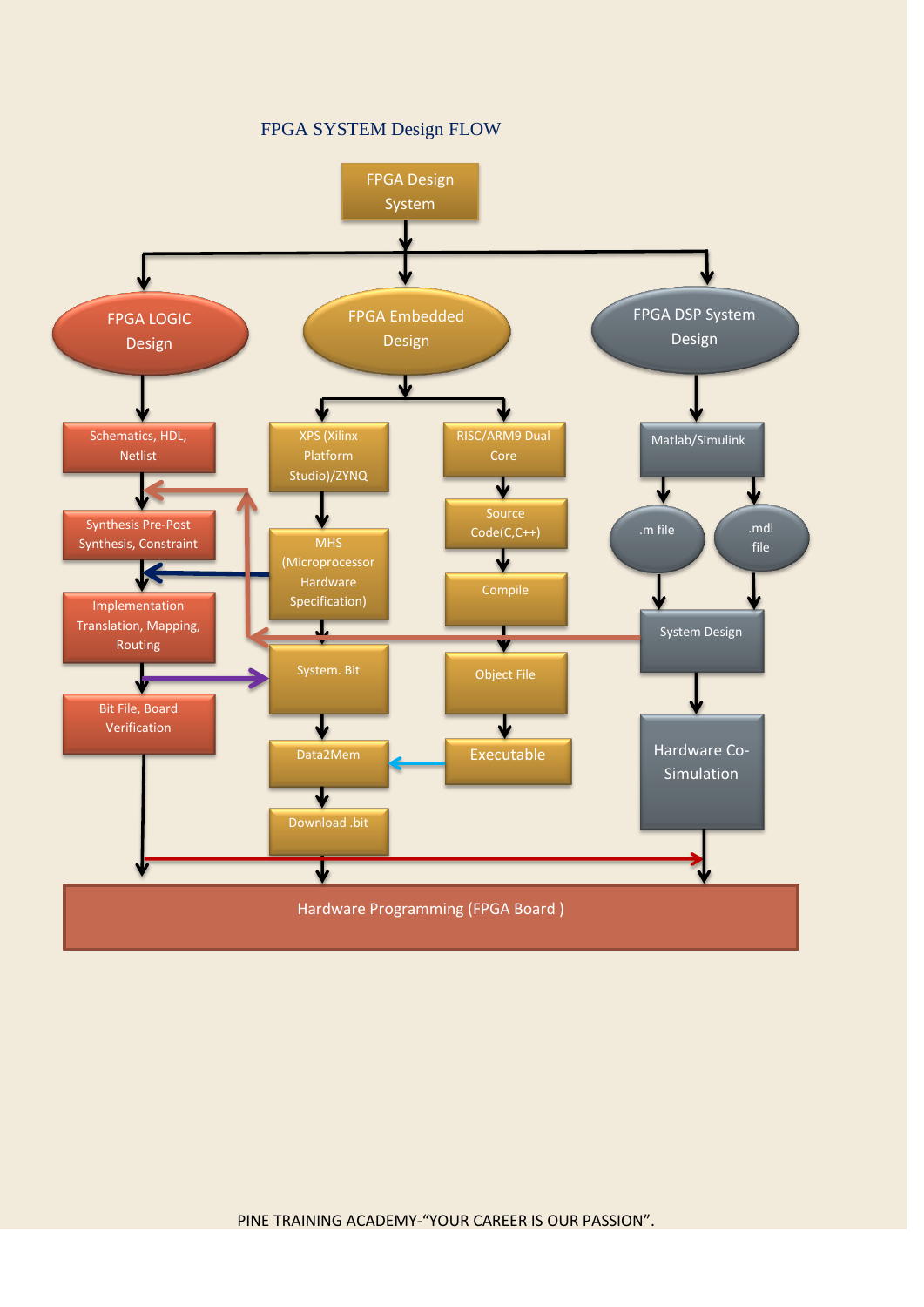### **Highlights**

- Digital Logic Fundamental.
- Advanced FPGA architecture & Latest Xilinx Tools Flow like PlanAhead Vivado for Logic Design.
- Hardware Programming Language VHDL/Verilog.
- Software Programming Language Xilinx Embedded C.
- Introduction of Xilinx Based Semiconductor Application and detail study.
- Board and Layout Design Exposure.
- Exposure on MGT, PCI, Ethernet, FIFO.
- Introduction to ZYNQ and Xilinx Tools like Vivado System Edition for Embedded Design.
- Development of FPGA based Signal Processing System Design using Xilinx System Generator.
- Development of FPGA based Communication System Design using Xilinx System Generator.
- Projects.
- Test and Interview Series after completion of every module.
- Visit from Industry.
- Personality Development program and preparation of Interview and Resume.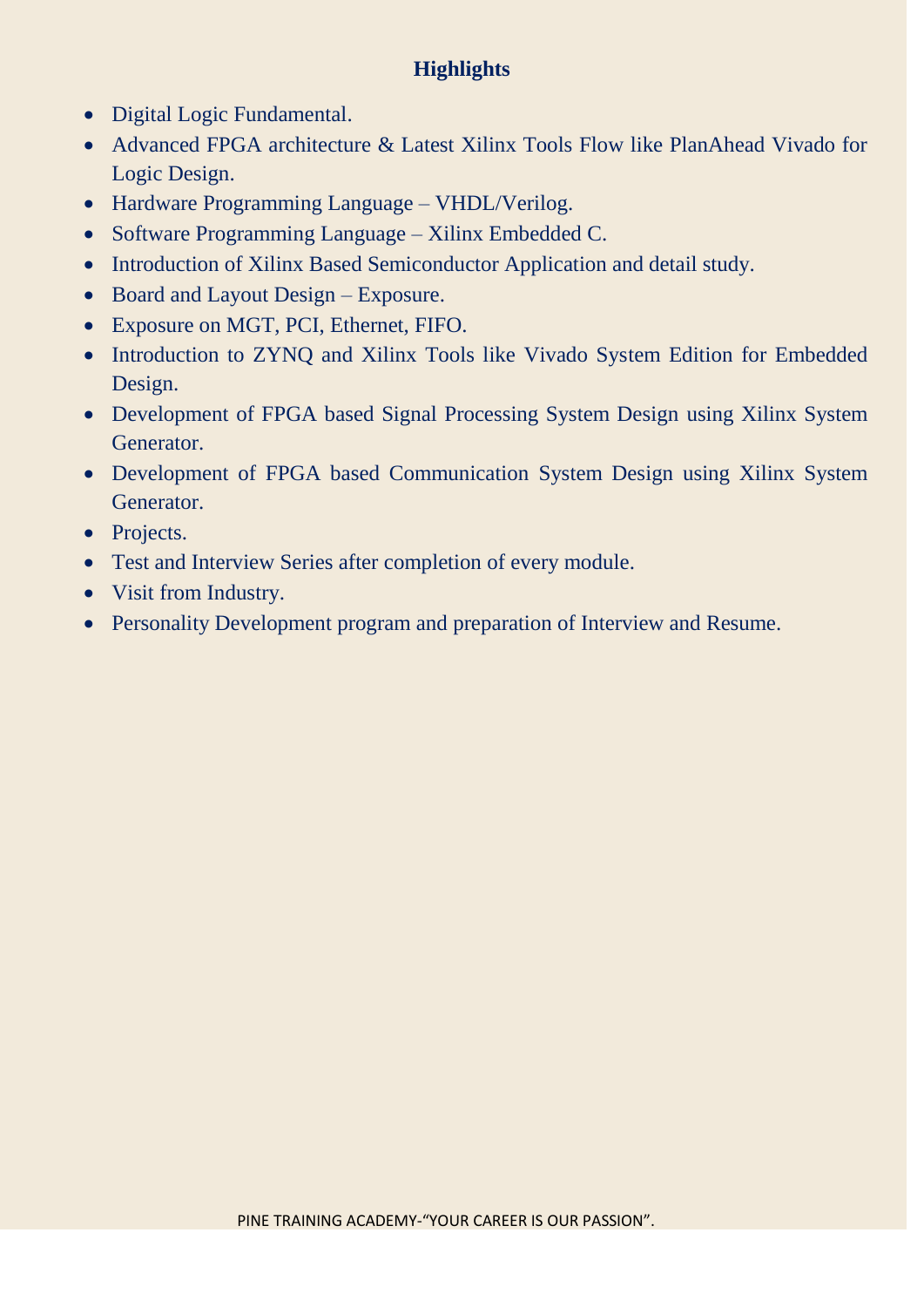## **Main Syllabus**

| <b>FPGA SYSTEM DESIGN.</b> |                                                   |                 |
|----------------------------|---------------------------------------------------|-----------------|
| <b>Main</b>                | <b>FPGA LOGIC System Design.</b>                  | <b>Duration</b> |
| <b>Module</b>              |                                                   |                 |
| <b>Module -1</b>           | ❖ Digital System Design:-                         |                 |
| Digital                    | Introduction to Digital System.                   |                 |
| <b>System</b>              | <b>Number System</b><br>$\circ$                   |                 |
| Design.                    | <b>Digital Logic Levels</b><br>$\circ$            |                 |
|                            | Digital Logic Circuits.<br>$\bullet$              |                 |
|                            | <b>c</b> Combinational Logic Circuit.             |                 |
|                            | Sequential Logic Circuit.<br>$\circ$              |                 |
|                            | <b>Schematics Entry.</b>                          |                 |
|                            | FSM.<br>$\bullet$                                 |                 |
|                            | Timing Fundamental.                               |                 |
|                            | Test.                                             |                 |
| $Module - 2$               | ❖ Overview of VHDL.                               |                 |
| VHDL.                      | Introduction.                                     |                 |
|                            | Code Structure.<br>$\bullet$                      |                 |
|                            | Entity.<br>$\bullet$                              |                 |
|                            | Architecture.<br>$\bullet$                        |                 |
|                            | <b>Predefined Packages.</b><br>$\bullet$          |                 |
|                            | • Port Declaration.                               |                 |
|                            |                                                   |                 |
|                            | Types of Modelling.                               |                 |
|                            | Data Flow Modelling.                              |                 |
|                            | <b>Structural Modelling.</b><br>$\bullet$         |                 |
|                            | <b>Behavioural Modelling.</b><br>$\bullet$        |                 |
|                            | Mixed Modelling.                                  |                 |
|                            | $\frac{1}{2}$<br><b>Basic Language Construct.</b> |                 |
|                            | Data Objects.                                     |                 |
|                            | Data Types.                                       |                 |
|                            | o Sub-type.                                       |                 |
|                            | o Scalar type.                                    |                 |
|                            | <b>O</b> Composite Types.                         |                 |
|                            | o Access Types.                                   |                 |
|                            | Incomplete Type.<br>$\circ$                       |                 |
|                            | $\circ$ File type.                                |                 |
|                            | Operators.                                        |                 |
|                            | <b>Logical Operators.</b>                         |                 |
|                            | o Relational Operators.                           |                 |
|                            | o Arithmetic Operators.                           |                 |
|                            | Miscellaneous Operators.<br>$\circ$               |                 |
|                            | ❖ Data Flow Modelling.                            |                 |
|                            | <b>Concurrent Signal Assignment.</b>              |                 |

PINE TRAINING ACADEMY-"YOUR CAREER IS OUR PASSION".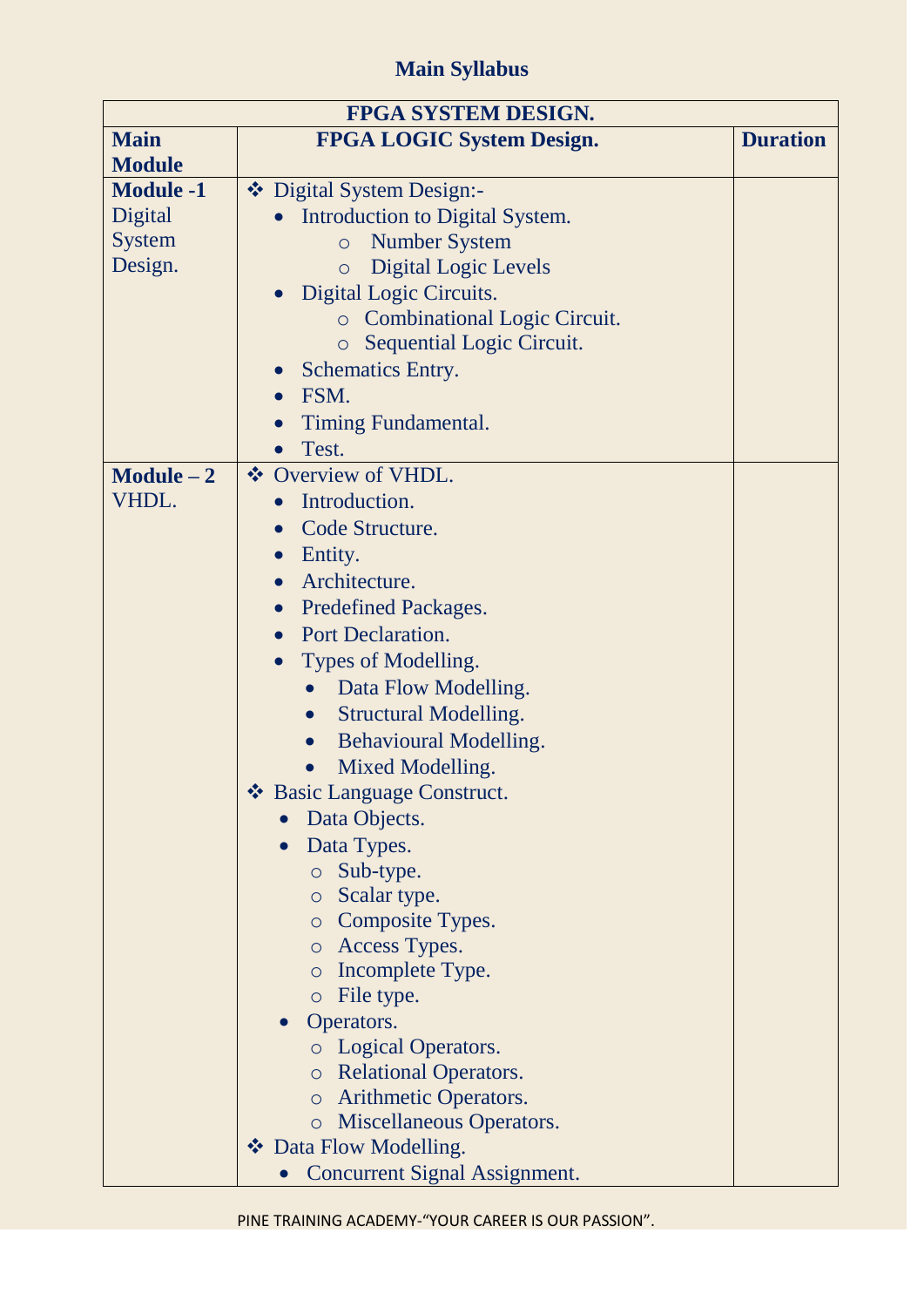| • Delta Delay & Multiple drivers.                          |  |
|------------------------------------------------------------|--|
| Conditional signal assignment: When-else etc.<br>$\bullet$ |  |
| Select signal Assignment: with-select.<br>$\bullet$        |  |
| <b>Block Statement.</b>                                    |  |
| <b>Concurrent Assertion Statement.</b>                     |  |
| ❖ Behavioural Modelling.                                   |  |
| <b>Process Statement.</b>                                  |  |
| • Variable & Signal Assignment Statement.                  |  |
| • Wait, If, Case, Null, Loop, Exit & Next                  |  |
| Statement.                                                 |  |
| • Assertion Statement.                                     |  |
| • Signal Delays.                                           |  |
| o Inertial Delay.                                          |  |
| o Transport Delay.                                         |  |
| Multiple process & shared variable.                        |  |
| ❖ Structural Modelling.                                    |  |
| Component declaration.                                     |  |
| • Component Instantiation.                                 |  |
| • Resolving Signal Values.                                 |  |
| $\triangle$ Generic & Configurations.                      |  |
| • Generics.                                                |  |
| • Configuration.                                           |  |
| • Configuration Specification.                             |  |
| <b>Configuration Declaration.</b>                          |  |
| ❖ Subprograms & Overloading.                               |  |
| Subprograms.                                               |  |
| $\circ$ Functions                                          |  |
| Procedure.                                                 |  |
| o Declarations.                                            |  |
| Subprogram Overloading.                                    |  |
| <b>Operator Overloading.</b>                               |  |
| ❖ Package and Libraries.                                   |  |
| Package declaration.                                       |  |
| • Package Body.                                            |  |
| Design Libraries.<br>$\bullet$                             |  |
| Design File.                                               |  |
| Order of design.                                           |  |
| ❖ Advanced Features of VHDL.                               |  |
| <b>Entity Statement.</b><br>$\bullet$                      |  |
| • Generate Statement.                                      |  |
| · Aliases.                                                 |  |
| Type Conversions.                                          |  |
| Guarded Signal.<br>$\bullet$                               |  |
| Attributes.                                                |  |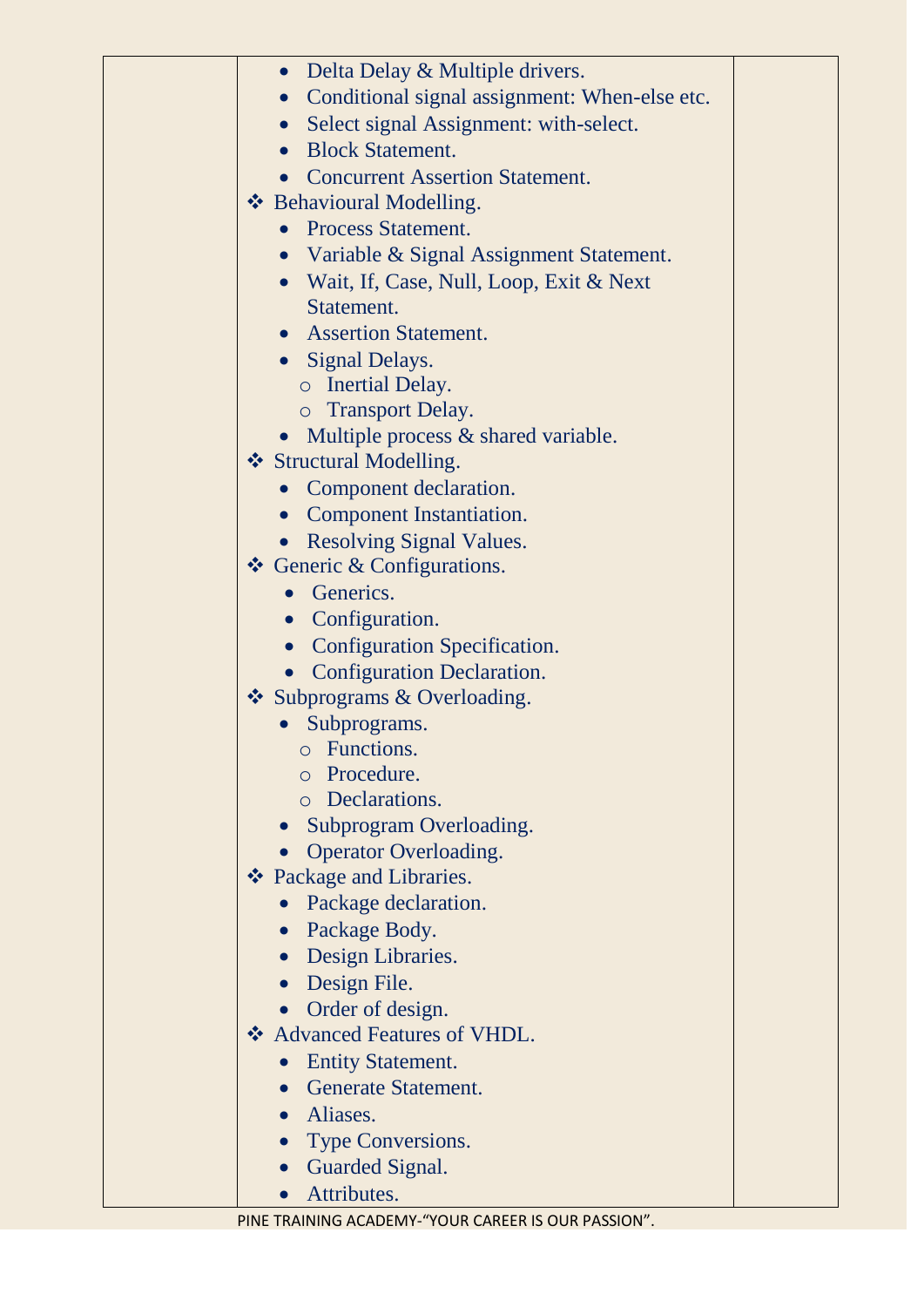|              | <b>O</b> User Defined Attributes.            |
|--------------|----------------------------------------------|
|              | Pre-Defined Attributes.                      |
|              | ❖ Aggregate.                                 |
|              | Simulation and Test bench.                   |
|              | SDF based simulation.<br>$\bullet$           |
|              | • Writing a Test – bench.                    |
|              | ❖ Test and Interview Series.                 |
|              |                                              |
| $Module - 4$ | ❖ Introduction to Verilog course objective.  |
| Verilog      | Introduction: Reasons for using the Hardware |
|              | Language.                                    |
|              | • Hierarchical Design.                       |
|              | Types of Simulators, Compilation, and        |
|              | Synthesis.                                   |
|              |                                              |
|              | <b>❖ Module</b>                              |
|              | <b>Structure of Basic Verilog Program.</b>   |
|              | Defining Module: Port list, Port modes.      |
|              | Parameters                                   |
|              | Instance Types: - Location<br>$\bullet$      |
|              |                                              |
|              | ❖ Data Types                                 |
|              | Value Set.                                   |
|              | Types of NET.                                |
|              | Strength.<br>$\bullet$                       |
|              | • Types of REG: integer, real, time.         |
|              | <b>Parameters and Parameters Overriding</b>  |
|              | <b>Number Representation.</b>                |
|              | ❖ Data Flow                                  |
|              | Continuous Assignments.                      |
|              | <b>Implicit Continuous Assignment.</b>       |
|              |                                              |
|              | ❖ Procedural Blocks                          |
|              | Always in Synthesis Writing.                 |
|              | <b>Always in Simulation Writing.</b>         |
|              | <b>Initial: Structure and Example</b>        |
|              | Intra Assignments.                           |
|              | <b>Language Statements</b>                   |
|              | If else                                      |
|              | Case                                         |
|              | Loop(while, repeat, forever, for)            |
|              | Assign deassign                              |
|              | $\omega, \#$ , \$                            |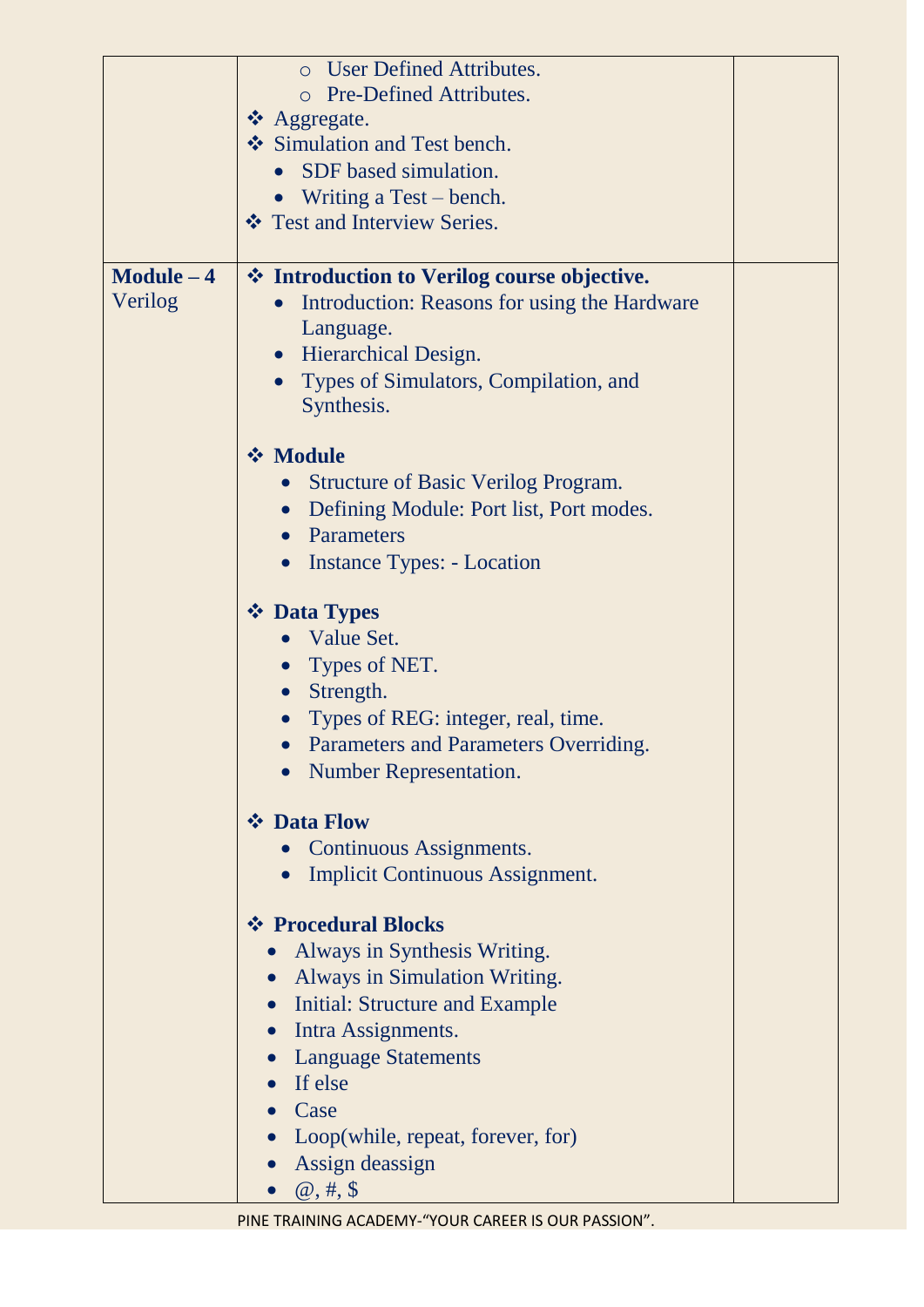|                  | • Lexical Conventions                                          |  |
|------------------|----------------------------------------------------------------|--|
|                  |                                                                |  |
|                  | ❖ Language Operators.<br><b>Concatenation and Replication.</b> |  |
|                  |                                                                |  |
|                  | • Case Sensitivity.<br>Identifiers.                            |  |
|                  | $\bullet$                                                      |  |
|                  | <b>Escape Identifiers.</b><br>$\bullet$                        |  |
|                  | String.<br>$\bullet$                                           |  |
|                  | Comments.                                                      |  |
|                  | Strings.                                                       |  |
|                  | <b>Comments</b>                                                |  |
|                  | ❖ State Machines                                               |  |
|                  | Mealy<br>$\bullet$                                             |  |
|                  | Moore.                                                         |  |
|                  | One Hot                                                        |  |
|                  | ❖ Gate Level                                                   |  |
|                  | • Primitives in Verilog                                        |  |
|                  | <b>Display Messages</b>                                        |  |
|                  | <b>Advanced Writing Simulation</b><br>$\bullet$                |  |
|                  | <b>Display Messages</b><br>$\bullet$                           |  |
|                  | <b>Functions and tasks</b><br>$\bullet$                        |  |
|                  | ❖ Writing a Test – bench.                                      |  |
|                  | ❖ Test and Interview Series.                                   |  |
| <b>Module -5</b> | ❖ FPGA: - Xilinx Spartan 6/Virtex 6 Basic FPGA                 |  |
| Introduction     | Architecture                                                   |  |
| of FPGA and      | CLB architecture.                                              |  |
| Its              | LUT architecture.                                              |  |
| Resources.       | Slices.<br>$\bullet$                                           |  |
|                  | Wide Multiplexer.<br>$\bullet$                                 |  |
|                  | I/O Bank Structure.<br>$\bullet$                               |  |
|                  | <b>Clock Managers.</b><br>$\bullet$                            |  |
|                  | • CMT/PLL (Virtex 6).                                          |  |
|                  | <b>Block RAM Memories.</b><br>$\bullet$                        |  |
|                  | External Memory Controller Block (Spartan 6).<br>$\bullet$     |  |
|                  | Configuration.<br>$\bullet$                                    |  |
|                  | <b>DSP Slices.</b>                                             |  |
|                  | <b>High Speed Transceivers.</b><br>$\bullet$                   |  |
|                  | PCI Express.<br>$\bullet$                                      |  |
|                  | <b>TEMAC</b>                                                   |  |
|                  | <b>System Monitor.</b>                                         |  |
|                  | * Exposure of Xilinx Development Board:-                       |  |
|                  | Spartan 6 SP601/SP605                                          |  |
|                  | PINE TRAINING ACADEMY-"YOUR CAREER IS OUR PASSION".            |  |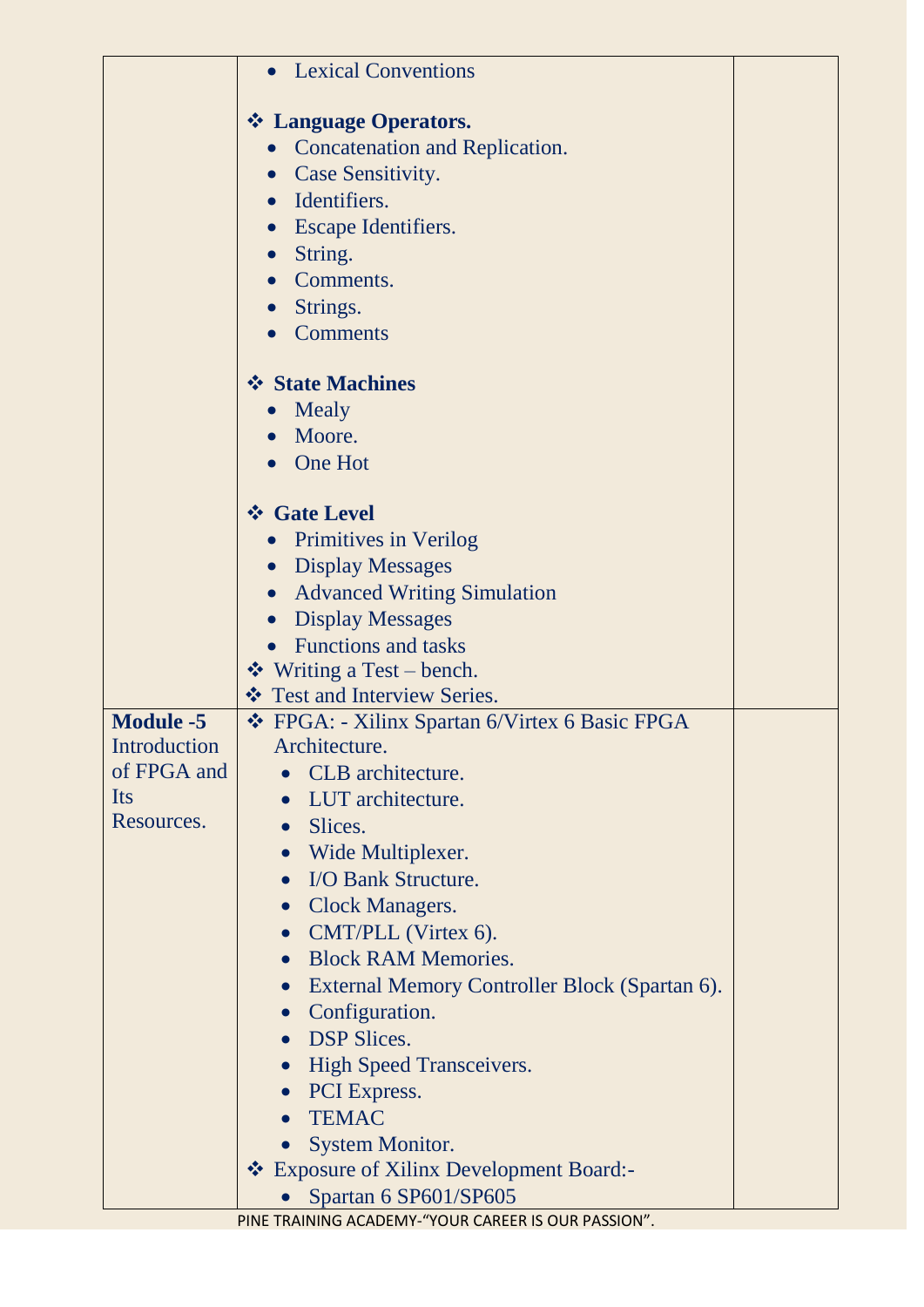|             | $\triangleright$ Interface :-                          |
|-------------|--------------------------------------------------------|
|             | UART.<br>$\circ$                                       |
|             | JTAG.<br>$\circ$                                       |
|             | <b>FLASH SPI/BPI.</b><br>$\Omega$                      |
|             | DIP Switch.<br>$\circ$                                 |
|             | <b>Configuration Mode.</b><br>$\circ$                  |
|             | LED.<br>$\circ$                                        |
|             | LCD.<br>$\circ$                                        |
|             | Seven Segment.<br>$\circ$                              |
|             | USB.<br>$\circ$                                        |
|             | FMC.<br>$\circ$                                        |
|             | Ethernet.<br>$\circ$                                   |
|             | PCI.<br>$\circ$                                        |
|             | SMA.<br>$\circ$                                        |
|             | SFP.<br>$\circ$                                        |
|             | Test and Interview.                                    |
|             |                                                        |
| Module-6    | $\bullet$ Design technique :-                          |
| <b>FPGA</b> | Simulation.                                            |
| Design Flow | $\triangleright$ ISIM.                                 |
| $-$ ISE     | Synthesis.<br>$\bullet$                                |
| Vivado.     | $\triangleright$ Pre- Synthesis Simulation.            |
|             | $\triangleright$ Post Synthesis Simulation.            |
|             | $\triangleright$ Synthesis Technique.                  |
|             | $\triangleright$ Analysis of Report.                   |
|             | PlanAhead- ISE.<br>$\bullet$                           |
|             | $\triangleright$ UCF-I/O Planning.                     |
|             | <b>Timing Constraint.</b>                              |
|             | Implementation.                                        |
|             | $\triangleright$ Translation.                          |
|             | <b>O</b> Post Translation Simulation.                  |
|             | $\triangleright$ Mapping.                              |
|             | <b>O</b> Post Mapping Simulation.                      |
|             | $\triangleright$ Placement and Routing.                |
|             | o Post Placement<br>Routing<br>and                     |
|             | Simulation.                                            |
|             | $\triangleright$ Implementation Technique and Analysis |
|             | of Report at each stage.                               |
|             | Programing.                                            |
|             | $\triangleright$ FPGA Programming.                     |
|             | $\triangleright$ FLASH Programming.                    |
|             | Project work Continue.                                 |
|             | Test and Interview Series.                             |
|             | ❖ Understanding and Practical Exposure on Tools:-      |
|             | Coregen/IP catalogue.                                  |

PINE TRAINING ACADEMY-"YOUR CAREER IS OUR PASSION".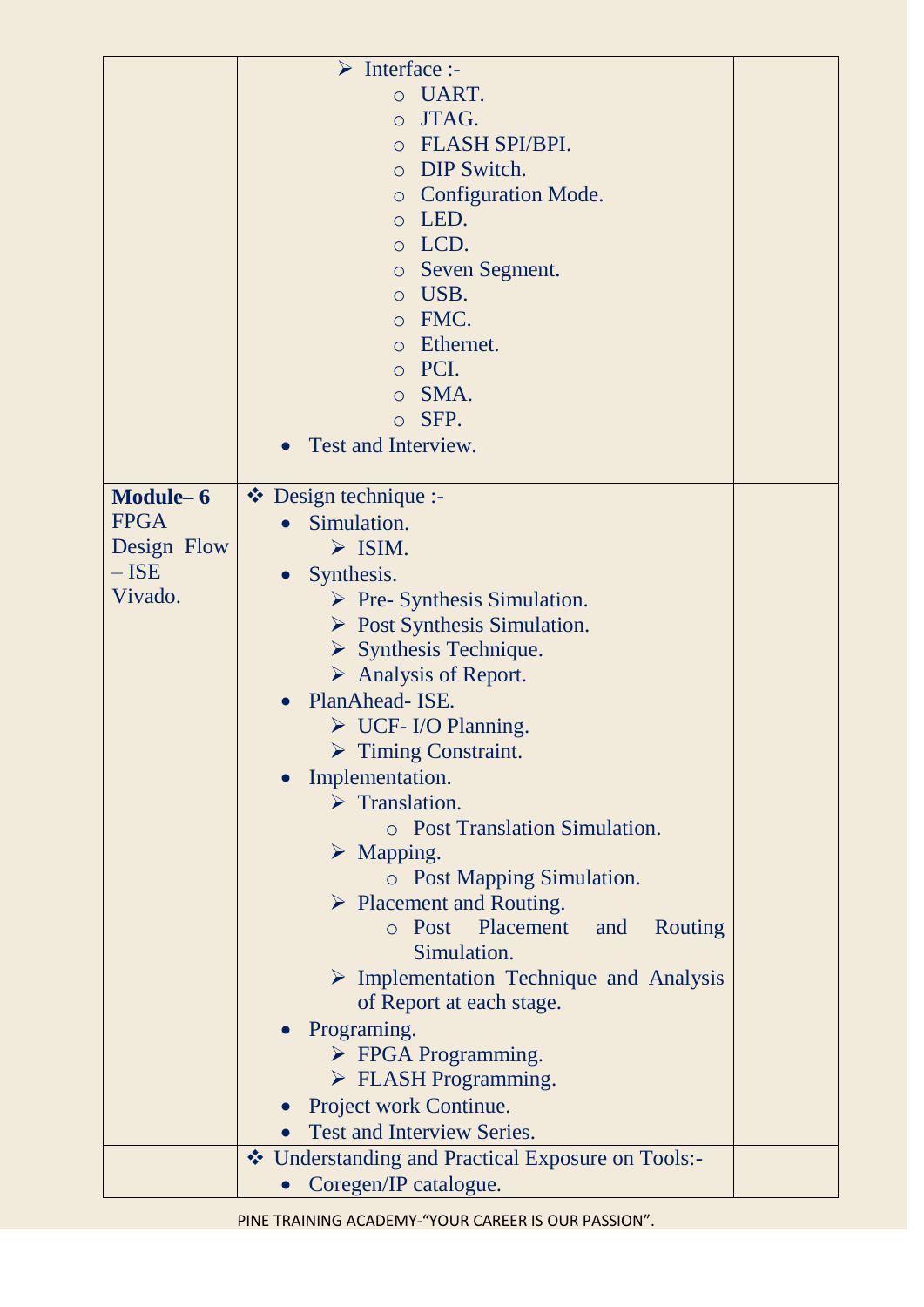|                 | Chipscope all type.<br>$\bullet$                                                    |  |
|-----------------|-------------------------------------------------------------------------------------|--|
| <b>Module-7</b> | PlanAhead.                                                                          |  |
| <b>Tools</b>    | $\triangleright$ Area Planning.                                                     |  |
| Technique       | $\triangleright$ Floor Planning.                                                    |  |
| ISE/Vivado.     | $\triangleright$ I/O Planning.                                                      |  |
|                 | Design Goal and Strategies.                                                         |  |
|                 | <b>Smart Guide.</b><br>$\bullet$                                                    |  |
|                 | Timing Analysis.                                                                    |  |
|                 | $\triangleright$ SDC Constraint using Vivado.                                       |  |
|                 | • Power Analyzer.                                                                   |  |
|                 | Smart Xplorer.                                                                      |  |
|                 | iMPACT.<br>$\bullet$                                                                |  |
|                 | <b>Test and Interview Series.</b>                                                   |  |
| <b>Module-8</b> | * Advanced Study on FPGA Technology.                                                |  |
| <b>FPGA</b>     | I/O Technology- MGT/Rocket IO.                                                      |  |
| Advanced        | Networking-Ethernet.<br>$\bullet$                                                   |  |
| Technology.     | Interconnect - PCI.<br>$\bullet$                                                    |  |
|                 | General-FIFO, BRAM.<br>$\bullet$                                                    |  |
|                 | ❖ Schematics Design.                                                                |  |
|                 | Digital and analog design concepts.<br>$\bullet$                                    |  |
|                 |                                                                                     |  |
|                 | Schematic symbol creation in Orcad.<br>$\bullet$                                    |  |
|                 | • Schematic creation and netlisting in Orcad.<br><b>Bill of Materials Creation.</b> |  |
|                 |                                                                                     |  |
|                 | ❖ Layout Design                                                                     |  |
|                 | • Footprint Creation in Allegro                                                     |  |
|                 | Placement concepts in board.                                                        |  |
|                 | Basic routing concepts.                                                             |  |
|                 | Constraint management.                                                              |  |
|                 | <b>Gerber Creation.</b>                                                             |  |
|                 |                                                                                     |  |
|                 |                                                                                     |  |
|                 |                                                                                     |  |
|                 |                                                                                     |  |
|                 |                                                                                     |  |
|                 |                                                                                     |  |
|                 |                                                                                     |  |
|                 | <b>FPGA Embedded System Design</b>                                                  |  |
|                 |                                                                                     |  |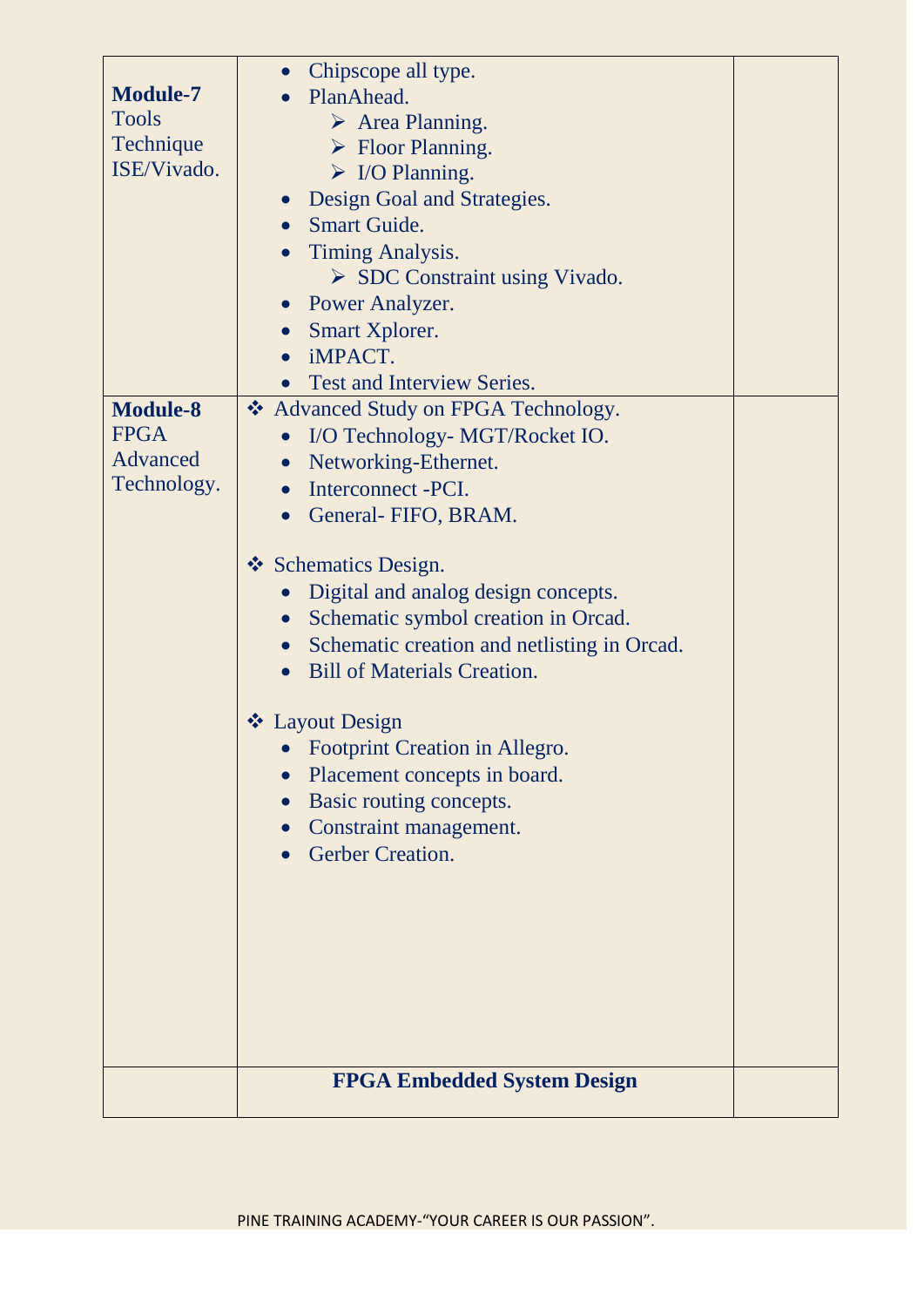| $Module - 9$  | ❖ Embedded System.                                                                       |  |
|---------------|------------------------------------------------------------------------------------------|--|
| <b>FPGA</b>   | Introduction to Embedded System.                                                         |  |
| Embedded      | Component of Embedded System.                                                            |  |
| Architecture. | <b>Embedded Processor.</b><br>$\bullet$                                                  |  |
|               | ❖ Embedded Support on FPGA                                                               |  |
|               | Hard/Soft IPs.                                                                           |  |
|               | Dedicated hard IPs on FPGA.                                                              |  |
|               | • BRAM, PCI, Ethernet                                                                    |  |
|               | ❖ ZYNQ Architecture.                                                                     |  |
|               | Introduction to ZYNQ.                                                                    |  |
|               | Programmable Logic.<br>$\bullet$                                                         |  |
|               | • Programmable System.                                                                   |  |
|               | ARM Cortex A9 architecture.                                                              |  |
|               | • PS-PL Inter-connection.                                                                |  |
|               | Xilinx Tools for Embedded Design.                                                        |  |
|               | Embedded Design Flow.<br>$\bullet$                                                       |  |
|               | EDK/SDK tool flow.<br>$\bullet$                                                          |  |
|               | EDK project creation.<br>$\bullet$                                                       |  |
|               | IP Catalogue.<br>$\bullet$                                                               |  |
|               | <b>Custom IP integration.</b>                                                            |  |
|               | ❖ Xilinx C libraries for FPGA.                                                           |  |
|               | Data types.<br>$\bullet$                                                                 |  |
|               | Function.<br>$\bullet$                                                                   |  |
|               | Controls<br>$\bullet$                                                                    |  |
|               | Loops<br>$\bullet$                                                                       |  |
|               | Structure & file handling.                                                               |  |
|               | ❖ Example/exercise on EDK tools flow on SP605.                                           |  |
|               | ❖ Test and Interview Series.                                                             |  |
| $Module - 10$ | ❖ Project Creation in EDK/SDK.                                                           |  |
| Embedded      | ❖ Custom IP and integration lab                                                          |  |
| System on     | ❖ Device Drivers.                                                                        |  |
| ZYNQ.         | ❖ Example/Exercise on ZYNQ – ZED Board and<br><b>AVNET ZYNQ Development board Z7010.</b> |  |
|               |                                                                                          |  |
|               |                                                                                          |  |
|               |                                                                                          |  |
|               |                                                                                          |  |
|               |                                                                                          |  |
|               |                                                                                          |  |
|               |                                                                                          |  |
|               |                                                                                          |  |
|               | <b>FPGA DSP System Design</b>                                                            |  |
| Module -11    | Introduction of Matlab and Simulink.                                                     |  |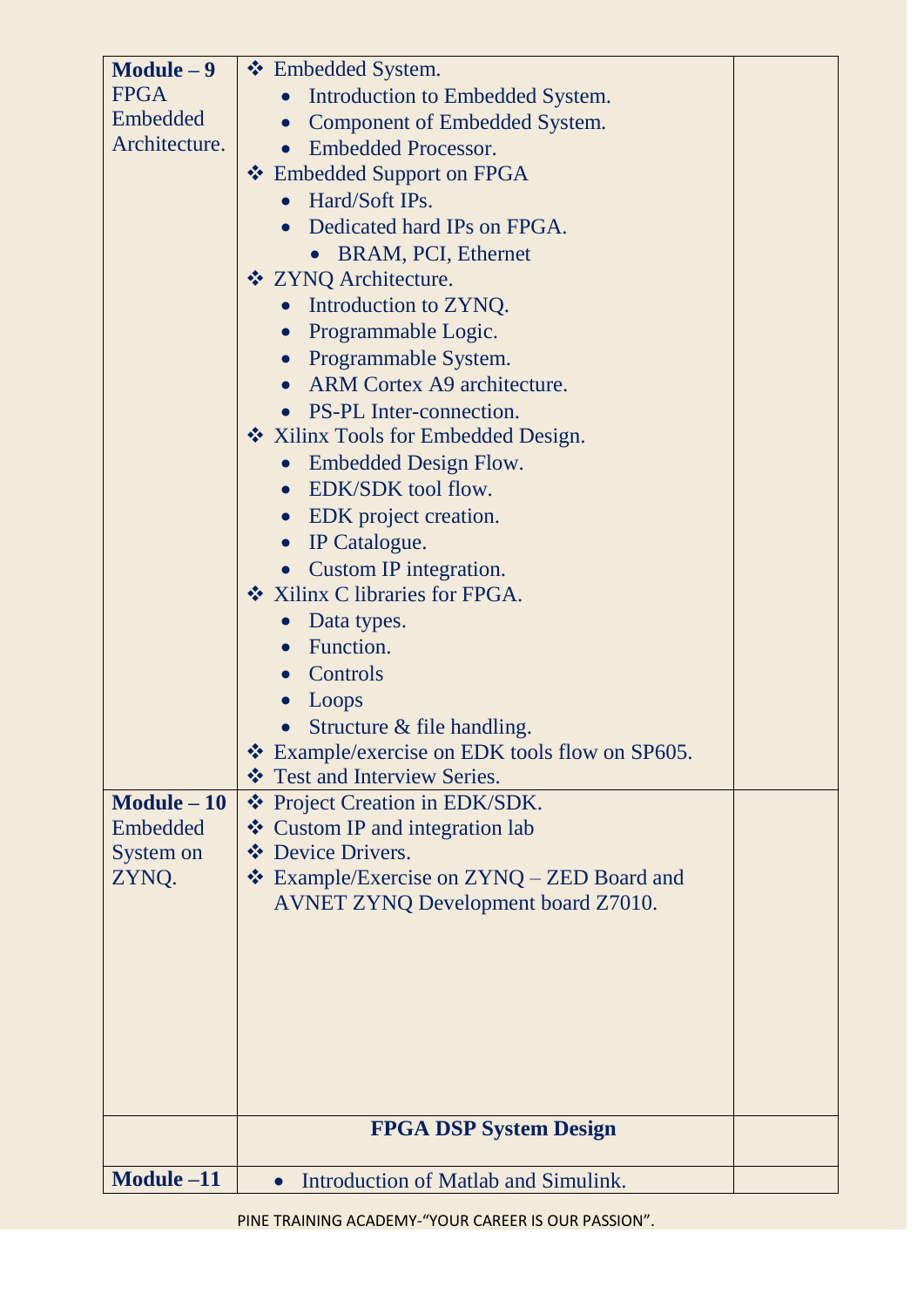| Introduction<br>to DSP Tools<br>and Data<br>Types.                         | FPGAs for DSP.<br>$\bullet$<br>Introduction to System Generator.<br><b>Simulink Basics.</b><br>$\bullet$<br>Arithmetic Operations.<br>$\bullet$<br>Fixed Point Format-Signed and Unsigned (with<br>$\bullet$<br>or without binary point).<br>• Gateway In & Out.<br>Saturation and Wrap in fixed point numbers.<br>$\bullet$<br>Applications of Round and Truncate in fixed<br>point while arithmetic operations.<br>Hardware Cost of Saturation, Wrap, Round and<br>$\bullet$<br>Truncation.<br>Addition, Subtraction, Multiplication, Division,<br>$\bullet$<br>Scaling and Shifting.<br>Complex arithmetic- Complex multiplication,<br>conjugate etc.<br><b>Test and Interview Series.</b> |  |
|----------------------------------------------------------------------------|-----------------------------------------------------------------------------------------------------------------------------------------------------------------------------------------------------------------------------------------------------------------------------------------------------------------------------------------------------------------------------------------------------------------------------------------------------------------------------------------------------------------------------------------------------------------------------------------------------------------------------------------------------------------------------------------------|--|
| Module -12<br><b>Block sets</b><br>Library                                 | • Library Overview<br>Use of blocks available inside Xilinx Block<br>sets' Library- Basic blocks.<br>Handshaking blocks- FIFO, BLOCK RAM etc.<br>Signal Processing Blocks-FFT, FIR etc.<br>• Data storing blocks-ROM.<br>Black Box-HDL import.<br><b>CORDIC</b><br>Arithmetic Functions in Circular Co-ordinates.<br>Implementations.<br>$\bullet$<br><b>CORDIC Complier.</b><br><b>Test and Interview Series.</b>                                                                                                                                                                                                                                                                            |  |
| Module $-13$<br><b>Single Rate</b><br>& Multi-<br>Rate<br><b>Filtering</b> | FIR & IIR Filtering<br>$\bullet$<br>Sampling, Sub-Sampling, Nyquist-Criterion,<br>Mixing, Quadrature Modulator &I-Q.<br><b>Single Rate and Multi-Rate Filters, MAC</b><br>filters.<br>Interpolation and Decimation.<br>Difference between Up sampling, Interpolation,<br>$\bullet$<br>Down sampling and Decimation.<br>Half- Band Filters and its implementation.<br>$\bullet$<br>Interpolation FIR filter and its implementation<br>$\bullet$                                                                                                                                                                                                                                                |  |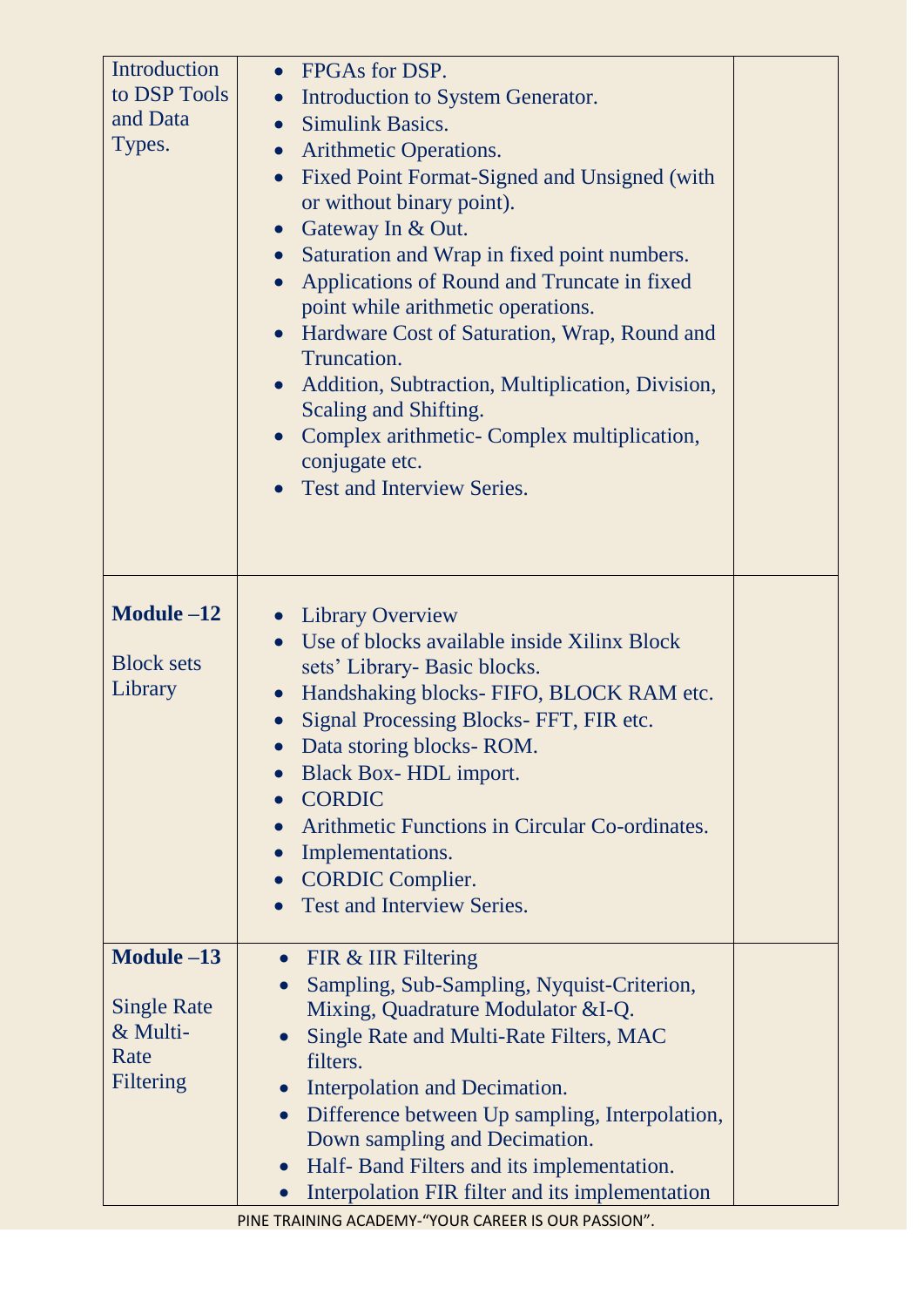|                   | using FDA Tool.                                           |  |
|-------------------|-----------------------------------------------------------|--|
|                   | Decimation FIR Filter- with various windowing             |  |
|                   | techniques and its implementation using FDA               |  |
|                   | Tool.                                                     |  |
|                   | • Poly-Phase Filters.                                     |  |
|                   | <b>IIR Filter and its implementation using FDA</b>        |  |
|                   | Tool.                                                     |  |
|                   | Effects of Quantization and importance of                 |  |
|                   | ENOB.                                                     |  |
|                   | <b>LOW PASS CASCADED INTEGRATED</b>                       |  |
|                   | COMB (CIC) FILTERS.                                       |  |
|                   | <b>Brief Overview of Decimation and</b>                   |  |
|                   | Interpolation.                                            |  |
|                   | CIC Filters Theory and its Construction.<br>$\bullet$     |  |
|                   | Interpolation and Decimation with CIC.<br>$\bullet$       |  |
|                   | CIC Compiler.<br>$\bullet$                                |  |
|                   | <b>Compensation FIR Filter.</b><br>$\bullet$              |  |
|                   | <b>Test and Interview Series.</b>                         |  |
|                   |                                                           |  |
| <b>Module -14</b> | NUMERICALLY CONTROLLED<br>$\bullet$                       |  |
| Signal            | <b>OSCILLATOR (NCO).</b>                                  |  |
| Generation        | Look Up Table Technique.<br>$\bullet$                     |  |
| within            | <b>DDS</b> Compiler and Phase Truncation<br>$\bullet$     |  |
| FPGA.             | techniques.                                               |  |
|                   | Sine wave generation using DDS Compiler.                  |  |
|                   | Applications.                                             |  |
|                   | <b>Test and Interview Series.</b>                         |  |
| Module $-15$      | <b>INTRODUCTION TO ANALOG AND DIGITAL</b><br>$\bullet$    |  |
|                   | <b>COMMUNICATION.</b>                                     |  |
| <b>MODEM</b>      | Analog modulation schemes.                                |  |
| <b>DESIGN</b>     | Analog Transmitter-AM-SSB/AM-DSB/FM.                      |  |
| <b>USING DSP.</b> | Analog Receiver- AM-SSB/AM-DSB/FM.                        |  |
|                   | Basic Modulation Schemes like PSK, FSK, QAM,<br>$\bullet$ |  |
|                   | OFDM etc.                                                 |  |
|                   | PSK based Modulator.<br>$\bullet$                         |  |
|                   | Pulse Shaping and Matched Filtering and its               |  |
|                   | implementation.<br>PSK based Demodulator.                 |  |
|                   | $\bullet$<br><b>Communication Link.</b><br>$\bullet$      |  |
|                   |                                                           |  |
|                   | <b>Channels and Channel Equalization.</b><br>$\bullet$    |  |
|                   | Eb/No Vs BER plots for PSK schemes.<br>$\bullet$          |  |
|                   | Test and Interview Series.                                |  |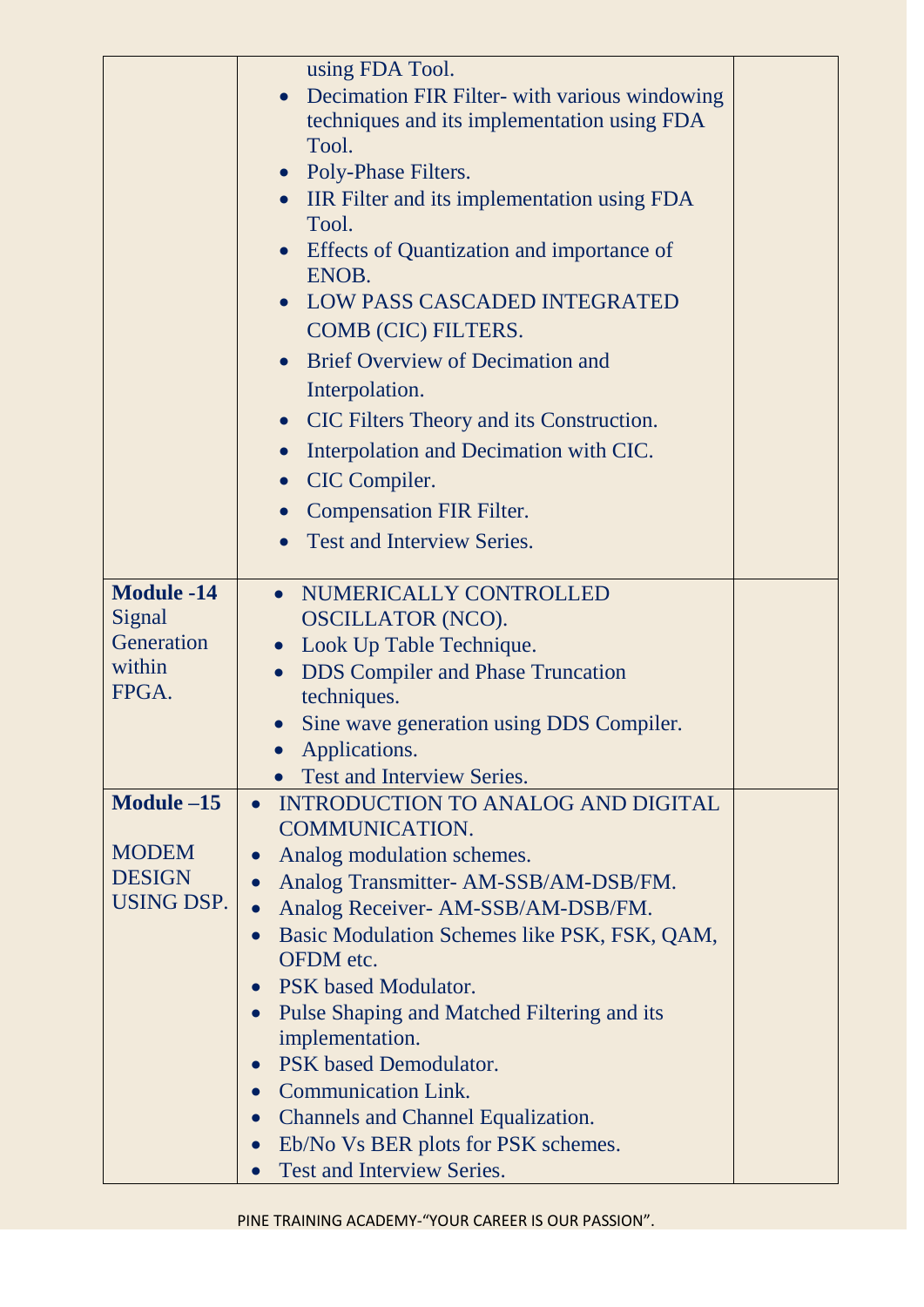| Module $-16$<br><b>DIGITAL</b><br><b>UPCONVER</b><br>SION &<br><b>DOWNCON</b><br><b>VERSION.</b> | DUC & DDC DESIGN IN SYSTEM<br>$\bullet$<br><b>GENERATOR.</b><br>Digital Up Convertors and Digital Down<br>$\bullet$<br>Convertors.<br>Implementation Using either FIR filters or CIC<br>$\bullet$<br>filters,<br>SNR improvement in DDC.<br>$\bullet$<br><b>Test and Interview Series.</b><br>$\bullet$                                                                                                                 |  |
|--------------------------------------------------------------------------------------------------|-------------------------------------------------------------------------------------------------------------------------------------------------------------------------------------------------------------------------------------------------------------------------------------------------------------------------------------------------------------------------------------------------------------------------|--|
| Module -17<br><b>HARDWAR</b><br>E CO-SIM.                                                        | HARDWARE CO-SIM & USE OF CHIPSCOPE<br>$\bullet$<br><b>ANALYZER.</b><br>Analyze Design using Timing and Power Report.<br>$\bullet$<br>Creating HDL.<br>$\bullet$<br>Creating NGC.<br>$\bullet$<br><b>Creating Bit stream.</b><br>$\bullet$<br><b>Analyze Complete Design using CHIPSCOPE</b><br>$\bullet$<br><b>ANALYZER.</b><br>Hardware Co-Simulations.<br>$\bullet$<br><b>Test and Interview Series.</b><br>$\bullet$ |  |
| $Module - 18$<br>Working on<br>Linux or<br><b>UNIX</b><br>Enviornment                            | <b>❖ UNIX</b><br>Basic of UNIX, how different from Windows.<br>$\bullet$<br>Introduction of SHELL.<br>$\bullet$<br>• File and Directories.<br>Home Directories Introduction and .cshrc file<br>$\bullet$<br>formation.<br>Basic Commands-cp, mv, rm, touch, which,<br>mkdir, cat<br>UNIX sed, cut, awk, grep (regex), tr commands.<br>BASH shell scripting, usage of loops,<br>arguments, array.                        |  |
| $Module - 19$<br><b>TCL</b>                                                                      | ❖ TCL : The command and topics covered in Tcl are<br>Set<br><b>Puts</b><br>String cmd & its various options<br>3.1 compare<br>3.2 equal<br>3.3 first<br>3.4 last<br>3.5 index<br>3.6 is class<br>3.7 length<br>$3.8$ map                                                                                                                                                                                                |  |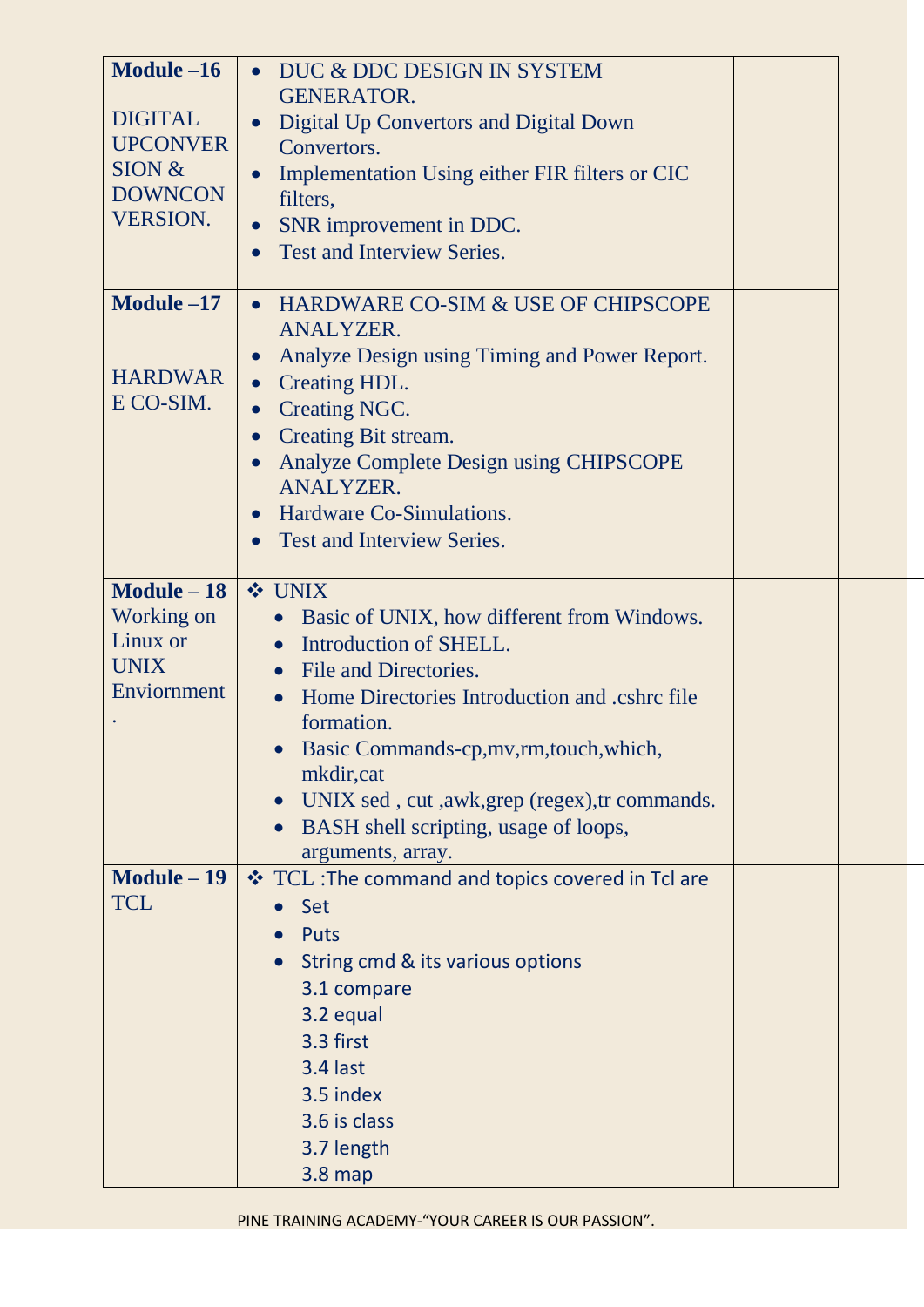|  | 3.9 match                      |  |
|--|--------------------------------|--|
|  | 3.10 range                     |  |
|  | 3.11 repeat                    |  |
|  | 3.12 replace                   |  |
|  | 3.13 reverse                   |  |
|  | 3.14 tolower                   |  |
|  | 3.15 toupper                   |  |
|  | 3.16 totitle                   |  |
|  | 3.17 trim                      |  |
|  | 3.18 trimleft                  |  |
|  | 3.19 trimright                 |  |
|  | 3.20 wordstart                 |  |
|  | 3.12 wordend                   |  |
|  | • List and its various options |  |
|  | 4.1 lappend                    |  |
|  | 4.2 lindex                     |  |
|  | 4.3 linsert                    |  |
|  | 4.4 llength                    |  |
|  | 4.5 lmap                       |  |
|  | 4.6 lrange                     |  |
|  | 4.7 lrepeat                    |  |
|  | 4.8 lreplace                   |  |
|  | 4.9 lreverse                   |  |
|  | 4.10 lsearch                   |  |
|  | 4.11 lset                      |  |
|  | 4.12 lsort                     |  |
|  | Concat<br>$\bullet$            |  |
|  | Format                         |  |
|  | Scan                           |  |
|  | Glob                           |  |
|  | Global                         |  |
|  | Incr                           |  |
|  | Expr                           |  |
|  | Join                           |  |
|  | Split                          |  |
|  | foreach loop<br>$\bullet$      |  |
|  | If loop<br>$\bullet$           |  |
|  | for loop<br>$\bullet$          |  |
|  | switch<br>$\bullet$            |  |
|  | while loop                     |  |
|  | catch                          |  |
|  | clock                          |  |
|  | regexp                         |  |
|  | regsub                         |  |